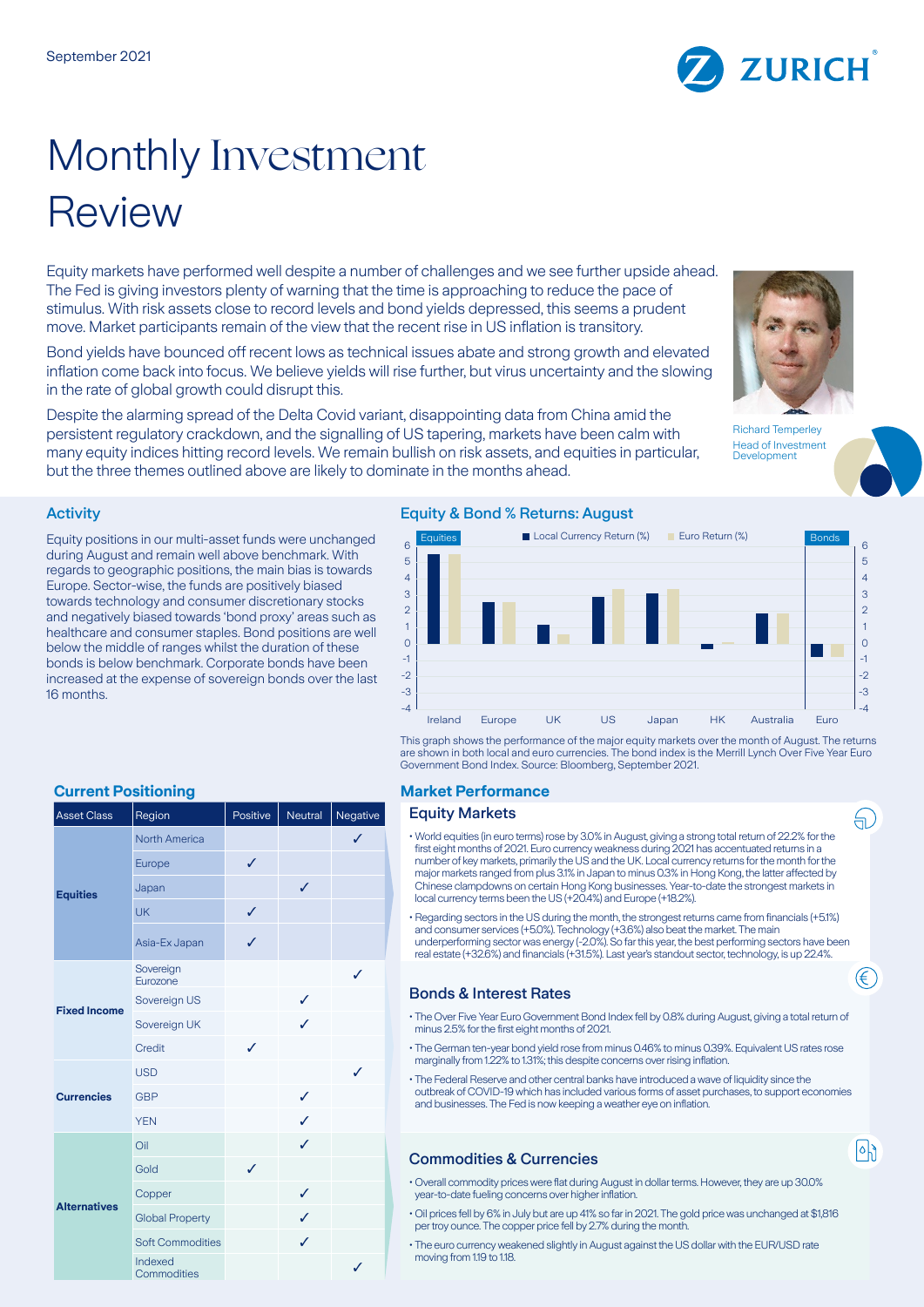| <b>Zurich Life Annualised Performance</b>     |              | Annualised         |                    |                         |                          |                    |                    |                             |
|-----------------------------------------------|--------------|--------------------|--------------------|-------------------------|--------------------------|--------------------|--------------------|-----------------------------|
| to September 2021                             | Year to Date | 1<br>Year          | 3<br>Years         | $\overline{5}$<br>Years | 10 <sup>°</sup><br>Years | 15<br>Years        | 20<br>Years        | <b>Fund Size</b><br>(Euros) |
| Prisma Multi-Asset Funds                      |              |                    |                    |                         |                          |                    |                    |                             |
| Prisma 2                                      | 2.4%         | 3.7%               | 2.0%               | 1.4%                    | <b>Not Started</b>       | <b>Not Started</b> | <b>Not Started</b> | 417,393,161                 |
| Prisma <sup>3</sup>                           | 6.3%         | 9.0%               | 4.8%               | 4.0%                    | <b>Not Started</b>       | Not Started        | <b>Not Started</b> | 1,737,473,760               |
| Prisma <sup>4</sup>                           | 13.4%        | 19.0%              | 9.9%               | 8.8%                    | <b>Not Started</b>       | <b>Not Started</b> | <b>Not Started</b> | 2,462,942,166               |
|                                               | 18.7%        | 26.8%              | 14.6%              | 12.6%                   | <b>Not Started</b>       | <b>Not Started</b> | <b>Not Started</b> | 1,448,534,505               |
| Prisma <sup>5</sup>                           |              |                    |                    |                         |                          |                    |                    |                             |
| Prisma Max                                    | 19.7%        | 28.5%              | 15.8%              | 14.0%                   | <b>Not Started</b>       | <b>Not Started</b> | <b>Not Started</b> | 142,065,077                 |
| <b>Active Asset Allocation</b>                | 14.6%        | 20.4%              | 10.5%              | 9.3%                    | 8.5%                     | <b>Not Started</b> | <b>Not Started</b> | 795,938,210                 |
| <b>Managed Funds</b>                          |              |                    |                    |                         |                          |                    |                    |                             |
| <b>Cautiously Managed</b>                     | 9.3%         | 13.3%              | 7.5%               | 6.5%                    | 8.0%                     | <b>Not Started</b> | <b>Not Started</b> | 675,300,901                 |
| <b>Sector Average</b>                         | 5.9%         | 9.4%               | 3.5%               | 3.2%                    | 4.3%                     | 2.8%               | 3.3%               |                             |
| <b>Balanced</b>                               | 14.1%        | 20.8%              | 12.2%              | 10.6%                   | 11.4%                    | 7.2%               | 7.1%               | 2,308,055,344               |
| <b>Sector Average</b>                         | 11.0%        | 17.0%              | 6.6%               | 6.0%                    | 8.1%                     | 4.1%               | 4.2%               |                             |
| Performance                                   | 17.9%        | 25.6%              | 14.5%              | 12.9%                   | 12.7%                    | 7.7%               | 7.6%               | 1,907,113,413               |
| Dynamic                                       | 19.1%        | 27.4%              | 15.4%              | 13.9%                   | 13.5%                    | 8.1%               | 7.8%               | 2,250,223,314               |
| <b>FinEx Sector Average</b>                   | 13.9%        | 21.7%              | 7.4%               | 7.2%                    | 8.8%                     | 4.6%               | 4.6%               |                             |
| <b>Protected Funds</b>                        |              |                    |                    |                         |                          |                    |                    |                             |
| Protected 70                                  | 14.5%        | 19.2%              | 8.3%               | 7.5%                    | 7.5%                     | <b>Not Started</b> | <b>Not Started</b> | 20,754,832                  |
| Protected 80                                  | 10.3%        | 12.9%              | 4.7%               | 4.1%                    | 4.4%                     | <b>Not Started</b> | <b>Not Started</b> | 30,240,158                  |
| Cash                                          |              |                    |                    |                         |                          |                    |                    |                             |
| Cash Fund                                     | $-0.5%$      | $-0.9%$            | $-0.9%$            | $-0.8%$                 | $-0.6%$                  | <b>Not Started</b> | <b>Not Started</b> | 1,199,889,598               |
| <b>FinEx Sector Average</b>                   | $-0.5%$      | $-0.7%$            | $-0.7%$            | $-0.6%$                 | $-0.2%$                  | 0.6%               | 0.9%               |                             |
| <b>Bond</b>                                   |              |                    |                    |                         |                          |                    |                    |                             |
| <b>Medium Duration Corporate Bond</b>         | $-0.1%$      | <b>Not Started</b> | <b>Not Started</b> | <b>Not Started</b>      | <b>Not Started</b>       | <b>Not Started</b> | <b>Not Started</b> | 593,489,724                 |
| <b>Short Duration Corporate Bond</b>          | $-0.2%$      | <b>Not Started</b> | <b>Not Started</b> | <b>Not Started</b>      | <b>Not Started</b>       | <b>Not Started</b> | <b>Not Started</b> | 1,000,509,537               |
| Global Corporate Bond (JP Morgan)             | $-0.3%$      | 2.4%               | 4.4%               | 2.1%                    | <b>Not Started</b>       | <b>Not Started</b> | <b>Not Started</b> | 15,489,409                  |
| Global Government Bond (JP Morgan)            | $-1.8%$      | $-1.4%$            | 2.50%              | 0.50%                   | <b>Not Started</b>       | <b>Not Started</b> | <b>Not Started</b> | 2,114,397                   |
| Indexed Eurozone Government Bond (BlackRock)* | $-2.2%$      | $-0.3%$            | 3.20%              | 1.20%                   | 3.70%                    | <b>Not Started</b> | <b>Not Started</b> | 16,307,361                  |
| <b>Active Fixed Income</b>                    | $-2.0%$      | 0.1%               | 2.50%              | 0.40%                   | 4.60%                    | 4.60%              | 5.10%              | 263,606,032                 |
| Inflation-Linked Bond                         | 3.7%         | 6.9%               | 3.60%              | 2.00%                   | 2.10%                    | <b>Not Started</b> | <b>Not Started</b> | 5,997,077                   |
| Long Bond                                     | $-3.9%$      | 0.4%               | 5.6%               | 1.7%                    | 6.7%                     | 5.6%               | <b>Not Started</b> | 49,994,083                  |
| <b>FinEx Sector Average</b>                   | $-0.5%$      | 2.6%               | 4.0%               | 1.8%                    | 4.1%                     | 3.6%               | 4.1%               |                             |
| Absolute Return/Diversified Assets Funds      |              |                    |                    |                         |                          |                    |                    |                             |
| Global Targeted Returns Fund (Invesco)        | $-0.6%$      | $-0.6%$            | $-1.1%$            | $-1.1%$                 | <b>Not Started</b>       | <b>Not Started</b> | <b>Not Started</b> | 23,059,336                  |
| Dynamic Diversified Growth (BlackRock)        | 3.6%         | 7.6%               | 4.9%               | 4.1%                    | <b>Not Started</b>       | <b>Not Started</b> | <b>Not Started</b> | 13,616,129                  |
| <b>Commodity Funds</b>                        |              |                    |                    |                         |                          |                    |                    |                             |
| Gold                                          | $-0.7%$      | $-7.6%$            | 13.3%              | 4.8%                    | 1.2%                     | Not Started        | <b>Not Started</b> | 226,624,762                 |
| <b>Indexed Global Energy and Metals</b>       | 26.5%        | 22.6%              | 6.0%               | 5.4%                    | $-0.6%$                  | $-3.2%$            | <b>Not Started</b> | 16,239,332                  |
| Equity Funds (Global)                         |              |                    |                    |                         |                          |                    |                    |                             |
| 5 Star 5                                      | 21.8%        | 32.8%              | 17.9%              | 16.2%                   | 14.3%                    | 8.0%               | 8.7%               | 358,403,478                 |
| <b>International Equity</b>                   | 20.2%        | 29.3%              | 16.5%              | 14.8%                   | 14.6%                    | 9.1%               | 7.9%               | 4,580,177,359               |
| Global Select (Threadneedle)                  | 19.4%        | 27.5%              | 16.3%              | 15.5%                   | 15.1%                    | 9.6%               | 8.0%               | 15,744,793                  |
| Indexed Global Equity (BlackRock)*            | 22.7%        | 27.9%              | 14.5%              | 13.1%                   | 14.3%                    | <b>Not Started</b> | <b>Not Started</b> | 193,909,304                 |
| <b>FinEx Sector Average</b>                   | 19.6%        | 30.1%              | 10.2%              | 10.1%                   | 11.4%                    | 6.3%               | 5.1%               |                             |
| Equity Funds (European)                       |              |                    |                    |                         |                          |                    |                    |                             |
| 5 Star 5 Europe                               | 20.1%        | 32.7%              | 12.7%              | 12.4%                   | 13.8%                    | 7.4%               | <b>Not Started</b> | 140,359,117                 |
| European Select (Threadneedle)                | 23.0%        | 32.9%              | 15.2%              | 13.1%                   | 13.8%                    | 9.2%               | 8.4%               | 12,574,164                  |
| <b>FinEx Sector Average</b>                   | 20.0%        | 30.6%              | 9.7%               | 9.5%                    | 10.9%                    | 5.7%               | 5.5%               |                             |
| Equity Funds (Euro)                           |              |                    |                    |                         |                          |                    |                    |                             |
| <b>Eurozone Equity</b>                        | 20.9%        | 34.4%              | 11.7%              | 11.7%                   | 11.8%                    | 7.3%               | Not Started        | 127,517,088                 |
| Indexed Eurozone Equity (BlackRock)*          | 20.6%        | 31.5%              | 9.8%               | 9.7%                    | 10.1%                    | <b>Not Started</b> | <b>Not Started</b> | 6,753,198                   |
| <b>FinEx Sector Average</b>                   | 19.1%        | 30.6%              | 8.2%               | 8.6%                    | 9.5%                     | 4.0%               | 4.1%               |                             |
| Equity Funds (Irish)                          |              |                    |                    |                         |                          |                    |                    |                             |
| <b>Irish Equity</b>                           | 19.7%        | 38.4%              | 11.9%              | 9.9%                    | 16.0%                    | 3.9%               | <b>Not Started</b> | 28,792,809                  |
| <b>FinEx Sector Average</b>                   | 19.1%        | 35.5%              | 9.7%               | 7.2%                    | 13.4%                    | 1.9%               | 3.7%               |                             |
|                                               |              |                    |                    |                         | Annualised               |                    |                    |                             |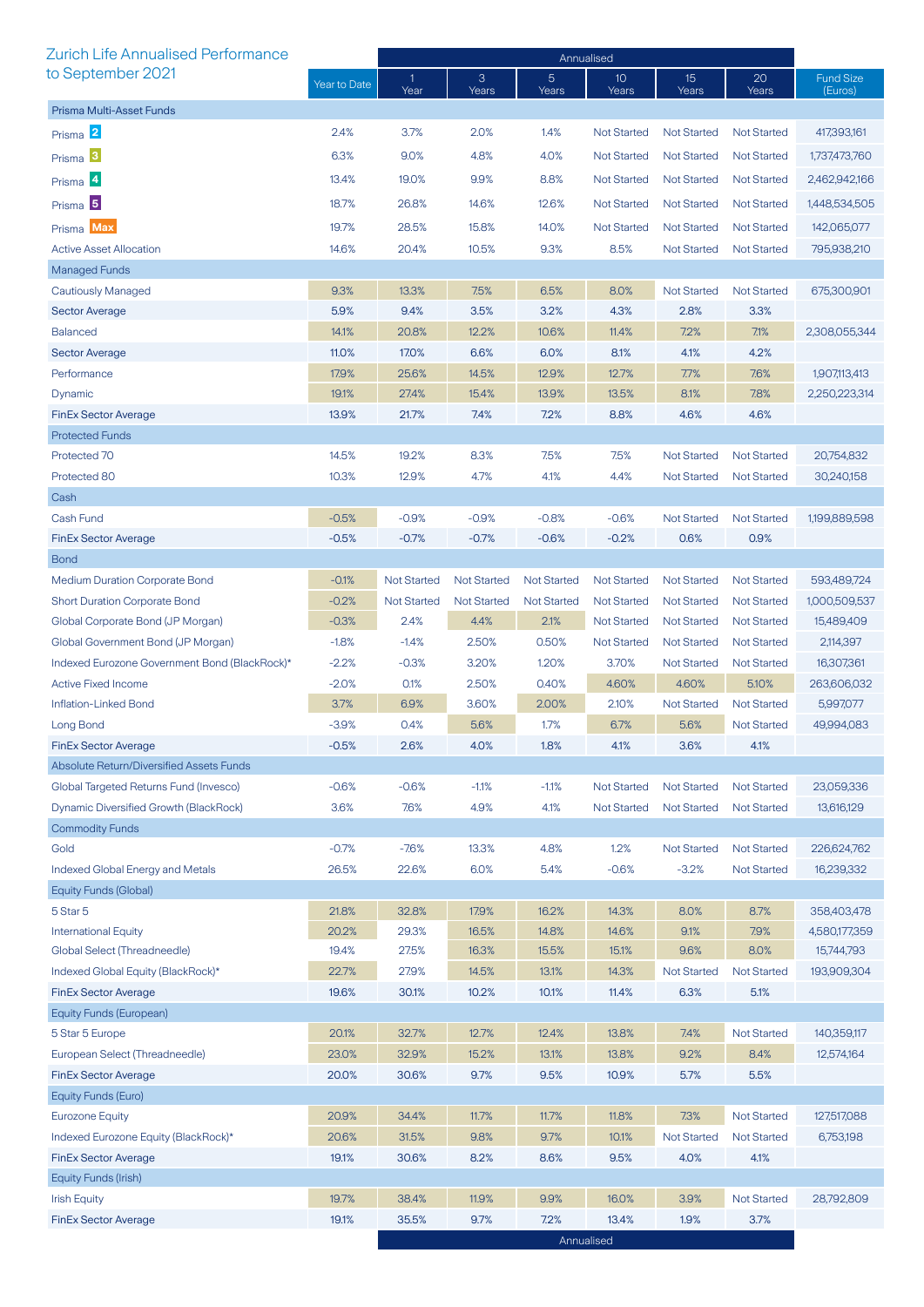|                                                                  | Year to Date | $\mathbf{1}$<br>Year | 3<br>Years         | 5<br>Years         | 10<br>Years        | 15<br>Years        | 20<br>Years        | <b>Fund Size</b><br>(Euros) |
|------------------------------------------------------------------|--------------|----------------------|--------------------|--------------------|--------------------|--------------------|--------------------|-----------------------------|
| Equity Fund (American)                                           |              |                      |                    |                    |                    |                    |                    |                             |
| 5 Star 5 Americas                                                | 27.5%        | 32.1%                | 23.3%              | 19.8%              | 18.4%              | 11.9%              | <b>Not Started</b> | 126,409,322                 |
| American Select (Threadneedle)                                   | 25.1%        | 32.6%                | 18.9%              | 18.3%              | 18.1%              | 12.0%              | 8.4%               | 15,773,035                  |
| <b>FinEx Sector Average</b>                                      | 24.9%        | 32.8%                | 15.9%              | 15.0%              | 16.6%              | 10.2%              | 6.9%               |                             |
| Equity Funds (Far East Asia)                                     |              |                      |                    |                    |                    |                    |                    |                             |
| 5 Star 5 Asia Pacific                                            | 6.6%         | 23.0%                | 7.4%               | 9.6%               | 9.0%               | 6.2%               | <b>Not Started</b> | 91,192,101                  |
| <b>Asia Pacific Equity</b>                                       | 9.8%         | 25.7%                | 7.8%               | 10.0%              | 9.0%               | <b>Not Started</b> | <b>Not Started</b> | 13,871,972                  |
| <b>FinEx Sector Average</b>                                      | 9.2%         | 23.9%                | 8.2%               | 8.8%               | 7.6%               | 6.2%               | 7.0%               |                             |
| Equity Funds (High Yield)                                        |              |                      |                    |                    |                    |                    |                    |                             |
| <b>Dividend Growth</b>                                           | 26.9%        | 39.3%                | 6.4%               | 6.8%               | 10.9%              | 5.7%               | <b>Not Started</b> | 229,052,121                 |
| <b>FinEx Sector Average</b>                                      | 19.6%        | 30.1%                | 10.2%              | 10.1%              | 11.4%              | 6.3%               | 5.1%               |                             |
| <b>Equity Funds (Emerging Market)</b>                            |              |                      |                    |                    |                    |                    |                    |                             |
| Emerging Markets Opportunities (JP Morgan)                       | 1.8%         | 20.6%                | 10.6%              | 11.2%              | <b>Not Started</b> | <b>Not Started</b> | <b>Not Started</b> | 9,889,683                   |
| Indexed Emerging Market Equity Fund (BlackRock)                  | 6.0%         | 21.0%                | 8.8%               | 8.5%               | <b>Not Started</b> | <b>Not Started</b> | <b>Not Started</b> | 9,587,752                   |
| <b>FinEx Sector Average</b>                                      | 8.7%         | 23.4%                | 7.9%               | 7.7%               | 5.7%               | 5.8%               | 5.9%               |                             |
| <b>Equity Funds (Specialist)</b>                                 |              |                      |                    |                    |                    |                    |                    |                             |
| Indexed Top Tech 100                                             | 25.9%        | 30.3%                | 26.2%              | 25.4%              | 24.2%              | 17.3%              | 11.1%              | 185,904,508                 |
| <b>FinEx Sector Average</b>                                      | 15.8%        | 24.1%                | 12.1%              | 9.1%               | 6.9%               | 4.2%               | 3.1%               |                             |
| <b>Property Funds</b>                                            |              |                      |                    |                    |                    |                    |                    |                             |
| <b>Property Fund</b>                                             | 3.2%         | $-0.8%$              | $-0.5%$            | <b>Not Started</b> | <b>Not Started</b> | <b>Not Started</b> | <b>Not Started</b> | 39,411,264                  |
| Indexed European (Ex-UK) Property                                | 14.4%        | 23.7%                | 4.3%               | 5.0%               | 8.7%               | <b>Not Started</b> | <b>Not Started</b> | 206,755,117                 |
| <b>Indexed Australasia Property</b>                              | 12.4%        | 19.6%                | 3.4%               | 2.4%               | 7.1%               | <b>Not Started</b> | <b>Not Started</b> | 168,665,954                 |
| <b>FinEx Sector Average</b>                                      | 8.3%         | 9.4%                 | 1.0%               | 2.5%               | 4.4%               | $-0.6%$            | 2.6%               |                             |
| <b>Dimensional Funds</b>                                         |              |                      |                    |                    |                    |                    |                    |                             |
| Global Short-term Investment Grade Fixed Income<br>(Dimensional) | $-0.3%$      | 0.1%                 | 0.3%               | <b>Not Started</b> | <b>Not Started</b> | <b>Not Started</b> | <b>Not Started</b> | 1,475,501                   |
| Euro Inflation Linked Int Duration Fixed Income<br>(Dimensional) | 4.1%         | 5.9%                 | 2.1%               | <b>Not Started</b> | <b>Not Started</b> | <b>Not Started</b> | <b>Not Started</b> | 7,490,022                   |
| World Equity (Dimensional)                                       | 21.9%        | 35.9%                | 10.3%              | <b>Not Started</b> | <b>Not Started</b> | <b>Not Started</b> | <b>Not Started</b> | 14,066,478                  |
| Global Short Fixed Income (Dimensional)                          | $-0.2%$      | $-0.3%$              | 0.0%               | <b>Not Started</b> | <b>Not Started</b> | <b>Not Started</b> | <b>Not Started</b> | 3,751,541                   |
| World Allocation 20/80 (Dimensional)                             | 3.8%         | 6.0%                 | 2.0%               | <b>Not Started</b> | <b>Not Started</b> | <b>Not Started</b> | <b>Not Started</b> | 12,025,790                  |
| World Allocation 40/60 (Dimensional)                             | 8.2%         | 13.1%                | 4.4%               | <b>Not Started</b> | <b>Not Started</b> | <b>Not Started</b> | <b>Not Started</b> | 28,981,574                  |
| World Allocation 60/40 (Dimensional)                             | 12.4%        | 20.3%                | 6.5%               | <b>Not Started</b> | <b>Not Started</b> | <b>Not Started</b> | <b>Not Started</b> | 30,813,593                  |
| World Allocation 80/20 (Dimensional)                             | 16.5%        | 28.2%                | 8.0%               | <b>Not Started</b> | Not Started        | Not Started        | <b>Not Started</b> | 12,324,747                  |
| <b>Global Small Companies (Dimensional)</b>                      | 22.9%        | 43.9%                | <b>Not Started</b> | <b>Not Started</b> | <b>Not Started</b> | <b>Not Started</b> | <b>Not Started</b> | 3,861,296                   |
| Global Value (Dimensional)                                       | 22.1%        | 37.7%                | <b>Not Started</b> | <b>Not Started</b> | <b>Not Started</b> | <b>Not Started</b> | <b>Not Started</b> | 5,002,463                   |
| Global Sustainability Core Equity (Dimensional)                  | 22.7%        | 34.8%                | <b>Not Started</b> | <b>Not Started</b> | <b>Not Started</b> | <b>Not Started</b> | <b>Not Started</b> | 439,097                     |
| <b>Funds Closed to New Business</b>                              |              |                      |                    |                    |                    |                    |                    |                             |
| <b>Indexed Eurozone Property</b>                                 | 15.0%        | 26.1%                | 2.7%               | 4.8%               | 8.7%               | 3.8%               | <b>Not Started</b> | 16,271,253                  |
| <b>Indexed India Equity</b>                                      | 28.4%        | 52.2%                | 10.4%              | 9.3%               | 8.2%               | <b>Not Started</b> | <b>Not Started</b> | 9,399,408                   |
| Income Opportunity (JP Morgan)                                   | 0.0%         | 0.4%                 | $-0.6%$            | $-0.1%$            | <b>Not Started</b> | <b>Not Started</b> | <b>Not Started</b> | 1,863,409                   |
| <b>Diversified Assets</b>                                        | 15.1%        | 18.5%                | 7.1%               | 6.2%               | 6.6%               | <b>Not Started</b> | <b>Not Started</b> | 10,980,964                  |
| <b>Earth Resources</b>                                           | 14.7%        | 36.3%                | 16.5%              | 11.4%              | 1.8%               | <b>Not Started</b> | <b>Not Started</b> | 5,605,776                   |
| <b>Green Resources</b>                                           | $-7.2%$      | 49.0%                | 41.5%              | 29.3%              | 13.5%              | <b>Not Started</b> | <b>Not Started</b> | 9,166,895                   |

Source: Financial Express as at 01/09/2021

Annual management charges (AMC) apply. The fund returns shown are net of the AMC deducted by each provider in their unit prices. This will vary for each provider, and any difference will impact the relative performance of the funds shown. The fund returns are based on an investment in the funds and do not represent the returns achieved by individual policies linked to the funds. These fund returns may be before the full AMC is applied to a policy. The actual returns on policies linked to the specified fund will be lower because of the effects of charges and in some cases a higher management charge.

\* Performance using most recent data available.

Figures highlighted in beige indicate where the Zurich Life fund has outperformed the sector average.

**Warning: Past performance is not a reliable guide to future performance. Warning: The value of your investment may go down as well as up. Warning: Benefits may be affected by changes in currency exchange rates. Warning: If you invest in this fund you may lose some or all of the money you invest.**